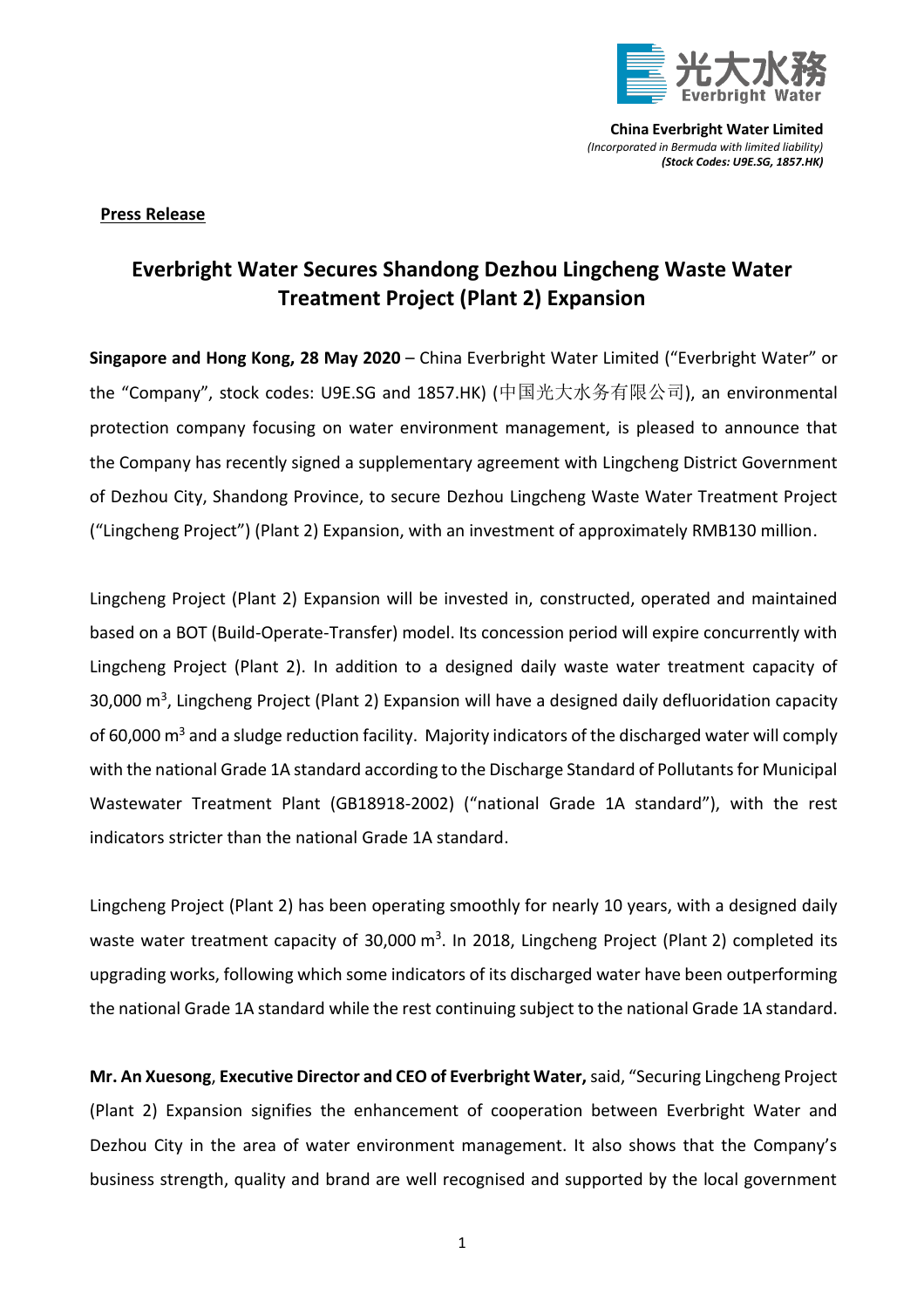

**China Everbright Water Limited** *(Incorporated in Bermuda with limited liability) (Stock Codes: U9E.SG, 1857.HK)*

authorities and the public. Everbright Water currently invests in and holds a total of 9 waste water treatment and waste water pipeline network projects, which have a total designed daily waste water treatment capacity of 240,000  $\text{m}^3$ . Looking forward, the Company will proactively leverage on the economies of scale and synergies from these projects to provide water treatment services with better quality and higher efficiency. By these means, Everbright Water will better fulfill the waste water treatment demand of Dezhou City, facilitate the improvement of water quality of the river transect of Hai River basin in the city, and also continue improving the quality of local water environment and living environment."

*- End-*